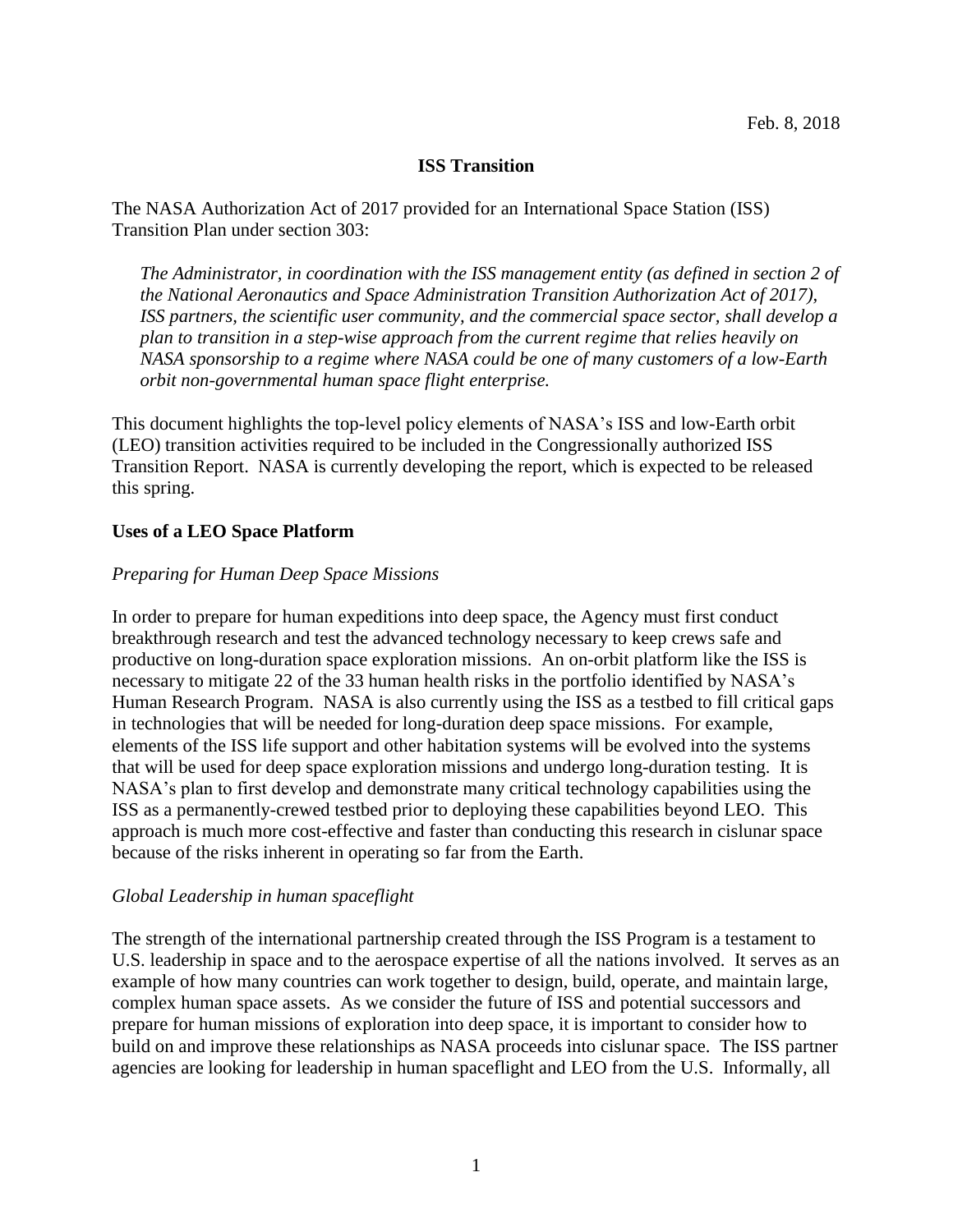of the partner agencies have indicated that they expect to continue cooperative activities with NASA.

## *Enabling LEO Commercialization*

Through public-private partnerships centered around the ISS platform, NASA is enabling the development of a commercial space economy in LEO where NASA could be one of many customers.

Under the Commercial Resupply Services (CRS) contracts, NASA's two commercial cargo partners, Space Exploration Technologies (SpaceX) and Orbital ATK, have demonstrated not only the ability to provide cargo deliveries to ISS, but also the flexibility to recover effectively from mishaps. The addition of a third commercial service provider, Sierra Nevada Corporation, will add significant on-orbit and return capability. Both Orbital ATK and Sierra Nevada Corporation have begun to investigate options to perform significant on-orbit operations after their primary cargo mission is completed. These two providers are able to provide an on-orbit research capability independent of ISS. NASA's commercial crew partners, SpaceX and the Boeing Company, are developing the Crew Dragon and CST-100 Starliner spacecraft, respectively. These companies have made significant progress toward returning crew launches to the U.S., and NASA anticipates having these capabilities in place by 2019 to regularly fly astronauts safely to and from ISS. The crew and cargo vehicles, as well as the launch vehicles developed by these providers, have the potential to support future commercial enterprises as well as ISS.

The Center for the Advancement of Science In Space (CASIS) manages the activities of the ISS National Laboratory to increase the utilization of the ISS by other Federal entities and the private sector. CASIS works to ensure that the Station's unique capabilities are available to the broadest possible cross-section of U.S. scientific, technological, and industrial communities. The ISS National Laboratory is helping to establish and demonstrate the market for research, technology demonstration, and other activities in LEO beyond the requirements of NASA.

## *Benefitting Humanity*

Across a range of disciplines and applications, research on a crewed space platform ultimately benefits people on Earth. In the physical and biological sciences arena, a LEO space platform can allow researchers to use microgravity conditions to understand the effect of the microgravity environment on microbial systems, fluid physics, combustion science, and materials processing, as well as environmental control and fire safety technologies. Technologies developed for use in space, such as water purification technologies, can have applications on Earth. Crewed platforms can also be the site of sensors that provide data used to support activities such as disaster relief.

## **Options for the Future**

The NASA Transition Authorization Act of 2017 directed NASA to develop a plan to transition ISS from the current regime that relies heavily on NASA sponsorship to a regime where NASA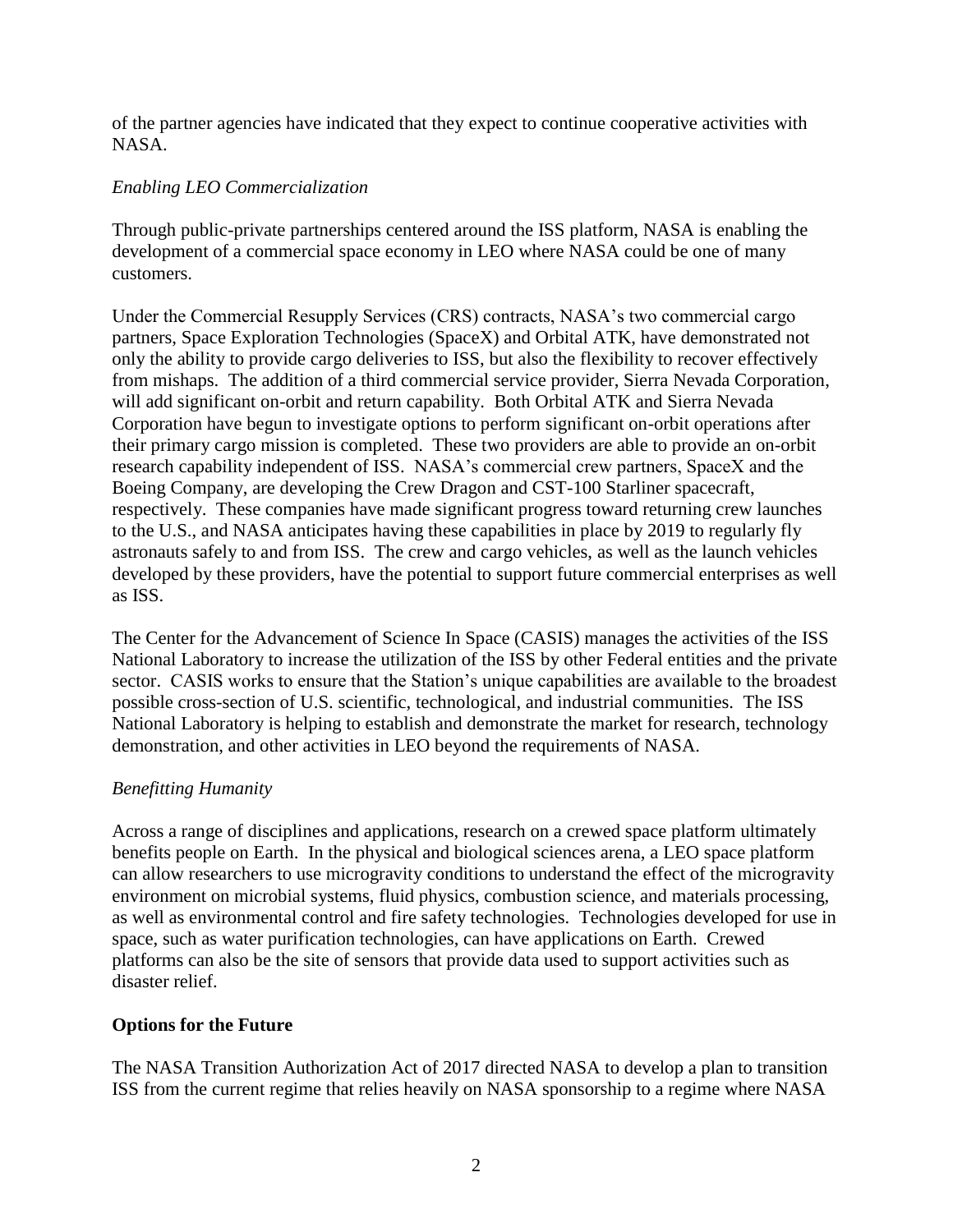could be one of many customers of a LEO non-governmental human space flight enterprise. NASA has assessed options that support this vision for the future of human spaceflight in LEO. These options included:

- Extending ISS beyond 2024 as-is;
- Revising the current ISS operating model to shift to a public-private partnership operating model where NASA could be one of many customers;
- Maintaining and transitioning elements and components of the ISS to a private platform; and
- De-orbiting portions of the ISS or the entire spacecraft.

Some of the key considerations in assessing these options are:

- Whether alternative platforms for conducting necessary research and technology development are becoming available;
- The cost of continuing ISS vs. the cost of enabling the development of new capabilities that could meet NASA's long-term LEO needs and the needs of others;
- The interest among NASA's International Partners to extend, change, or terminate the existing ISS arrangements;
- NASA's strategic human spaceflight leadership;
- The potential for different management approaches for the ISS to reduce its operating costs;
- Changes to the current assessment of the technical feasibility of extending the platform beyond 2024;
- The demand outside of NASA in private industry and other Government agencies for LEO research capabilities;
- The amount of time required for ISS maintenance vs. research time; and
- The ability to add additional international participants thereby distributing costs.

Beyond these considerations are broader national policy questions concerning the importance of an ongoing U.S. human presence in LEO, the foreign policy value of international collaboration on space exploration, and the role of the U.S. Government in that ongoing presence.

NASA engages regularly with its International Partners, not only on the technical feasibility of extending the ISS, but on the policy considerations, alternative interests, and the importance of ensuring support for both LEO and future exploration activities. While each Partner is at a different stage in terms of considering the future of the ISS beyond 2024, NASA will continue to consult with the partnership regarding ISS transition in order to ensure consensus and the effective implementation of the ISS Program.

# **The Path Forward**

The Administration has evaluated the options and considerations described above, and is proposing several policy considerations. First, the benefits to U.S. foreign policy from international collaboration on space exploration can be continued and enhanced by learning from